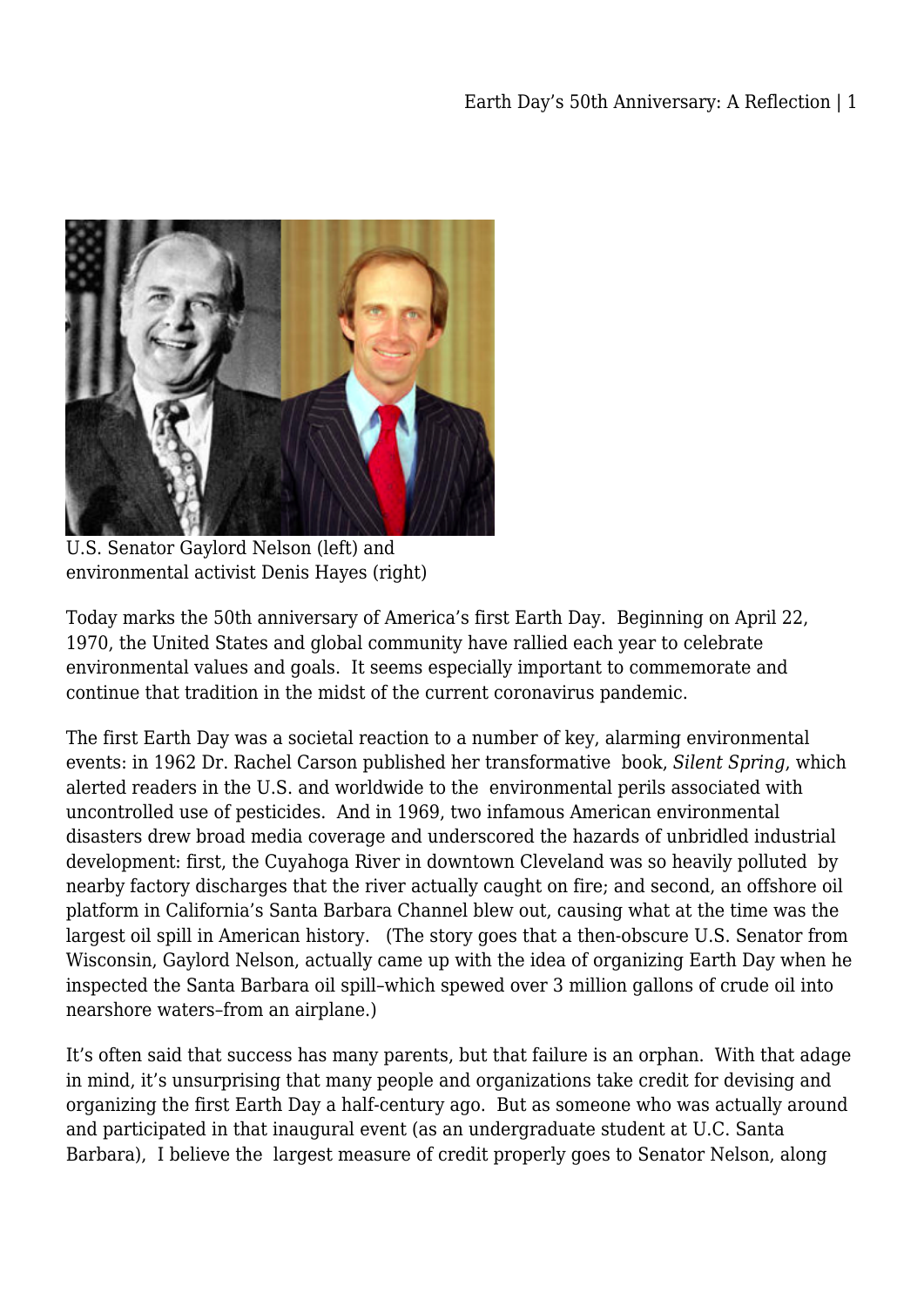with Senator Edmund Muskie from Maine, California Republican Congressman Pete McCloskey and environmental activist Denis Hayes.

In contrast to the tumultuous and sometimes violent demonstrations of the 1960's, the first Earth Day turned out to be a quite different kind of political event. Reportedly, some 20 million Americans participated in peaceful demonstrations across the nation on April 22, 1970, advocating for environmental values and reform.

The most important long-term consequence of the first Earth Day was the environmental law and policy changes it generated. The same Congressional leaders who'd organized that event went back to Washington and promptly launched the most prodigious outpouring of environmental legislation in American history–enacting the Clean Air Act, Clean Water Act, CERCLA and the Endangered Species Act, to name but a few. And that first Earth Day is also credited with prompting the creation of environmental studies programs in colleges and universities throughout the U.S., and making environmental law a major component of American law school curriculums.



Participants march with an "Earth" banner during the 1970 parades

Since 1970, Earth Day has grown to become a truly global phenomenon, largely due to the continued energy, vision and organizational talents of activist Denis Hayes. Following the success of the first Earth Day, Hayes founded the Earth Day Network, which eventually transformed Earth Day into an annual event celebrated in over 180 nations.

In recent years, Earth Day celebrations have increasingly focused on the global threat posed